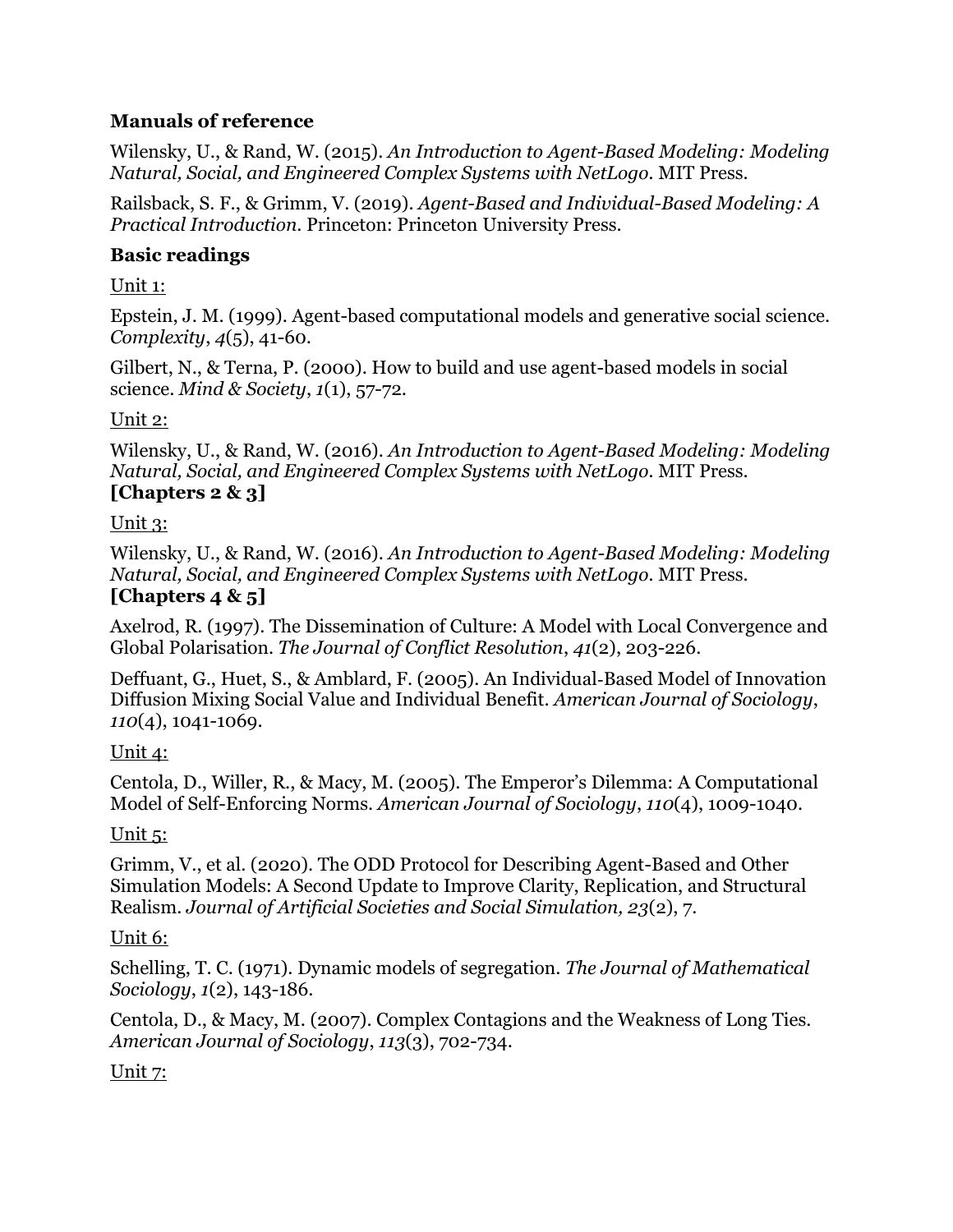Bruch, E., & Atwell, J. (2013). Agent-Based Models in Empirical Social Research. *Sociological Methods & Research*, *44*(2), 186-221.

Feitosa, F. F., Le, Q. B., Vlek, P. L. G., Miguel V Monteiro, A., & Rosemback, R. (2012). Countering Urban Segregation in Brazilian Cities: Policy-Oriented Explorations Using Agent-Based Simulation. *Environment and Planning B: Planning and Design, 39*(6), 1131–1150.

#### **Additional readings**

Acerbi, A., Mesoudi, A., & Smolla, M. (2020). *Individual-based models of cultural evolution. A step-by-step guide using R.* doi:110.31219/osf.io/32v6a

Banos, A., Lang, C., & Marilleau, N. (2015). Agent-Based Spatial Simulation with NetLogo Volume 1: Introduction and Bases. London: ISTE Press - Elsevier.

Chattoe-Brown, E. (2013). Why sociology should use agent based modelling. *Sociological Research Online, 18*(3), 31-41.

De Matos Fernandez, C. A., Flache, A., Bakker, D. M., & Dijkstra, J. (2022). A bad barrel spoils a good apple: How uncertainty and networks affect whether matching rules can foster cooperation. *Journal of Artificial Societies and Social Simulation*, *25*(1), 6.

Epstein, J. (2006). *Generative Social Science: Studies in Agent-Based Computational Modeling*. Princeton: Princeton University Press.

Epstein, J. M. (2007). Generative social science: Studies in agent-based computational modeling. New

Epstein, J. M. (2008, October 31). Why Model? Retrieved May 5, 2015, from <http://jasss.soc.surrey.ac.uk/11/4/12.html>

Flache, A., & de Matos Fernandes, C. A. (2021). Agent-based computational models. In Manzo, G. (Ed.). *Research Handbook on Analytical Sociology*. Cheltenham, Northampton, Massachusetts: Elgar, pp. 453-473.

Gilbert, N. (2007). *Agent-based models*. California: Sage.

Gilbert, N., & Troitzsch, K. G. (2005). *Simulation for the social scientist*. Glasgow: Open University Press.

Goldthorpe, J. H. (2001). Causation, Statistics, and Sociology. *European Sociological Review*, *17*(1), 1-20.

Grow, A., Flache, A., & Wittek, R. P. M. (2017). Global diversity and local consensus in status beliefs: The role of network clustering and resistance to belief change. *Sociological Science, 4*, 611-640.

Hedström, P., Ylikoski, P. (2010), Causal Mechanisms in the Social Sciences. *Annual Review of Sociology, 36*, 49-67.

Helbing, D. (2012). Agent-based Modeling. In Helbing, D. (Ed.). *Social Self-Organization. Agent-based Simulations and Experiments to Study Emergent Social Behavior*. Berlin, Heidelberg: Springer-Verlag, pp. 25-70.